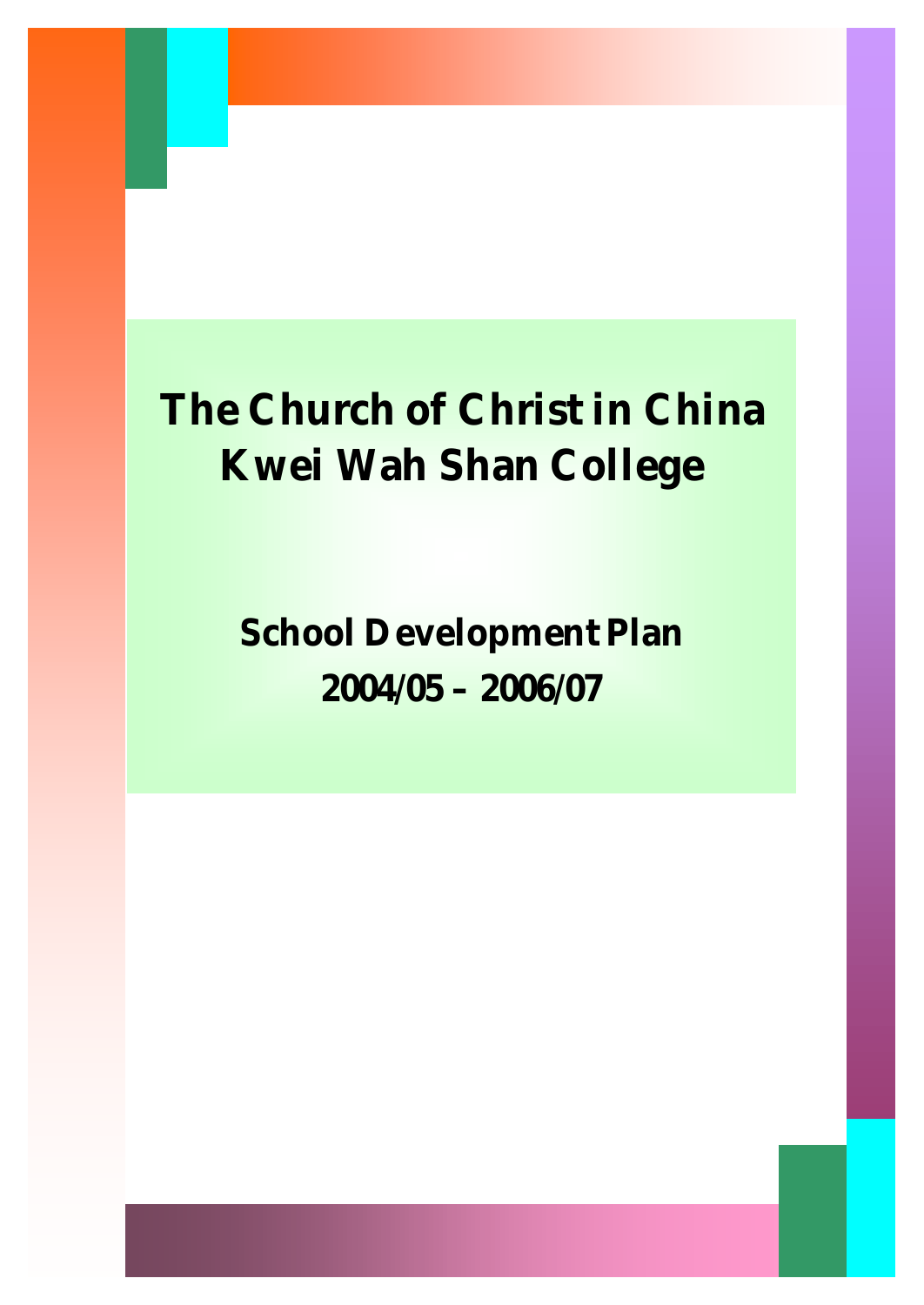# **The Church of Christ in China**

## **Kwei Wah Shan College**

## **School Development Plan**

## **2004/05 -- 2006/07**

## **(Revised Version 2006 Aug)**

**Contents**

|            |                                                                                            |   | Page |
|------------|--------------------------------------------------------------------------------------------|---|------|
| L.         | <b>School Vision &amp; Mission</b>                                                         |   | 1    |
| <b>II.</b> | <b>Where We are Now</b>                                                                    |   | 6    |
| Ш.         | <b>Major Concern</b>                                                                       |   |      |
|            | <b>Enhancing the Effectiveness of the</b><br>1.<br><b>Remedial and Enhancement Program</b> |   | 10   |
|            | <b>IV.</b> Other Concerns                                                                  | . | 12   |
| V.         | <b>Long Term Planning</b>                                                                  |   | 18   |
|            | Appendix 334 Action Plan 2005 - 2009                                                       |   | 19   |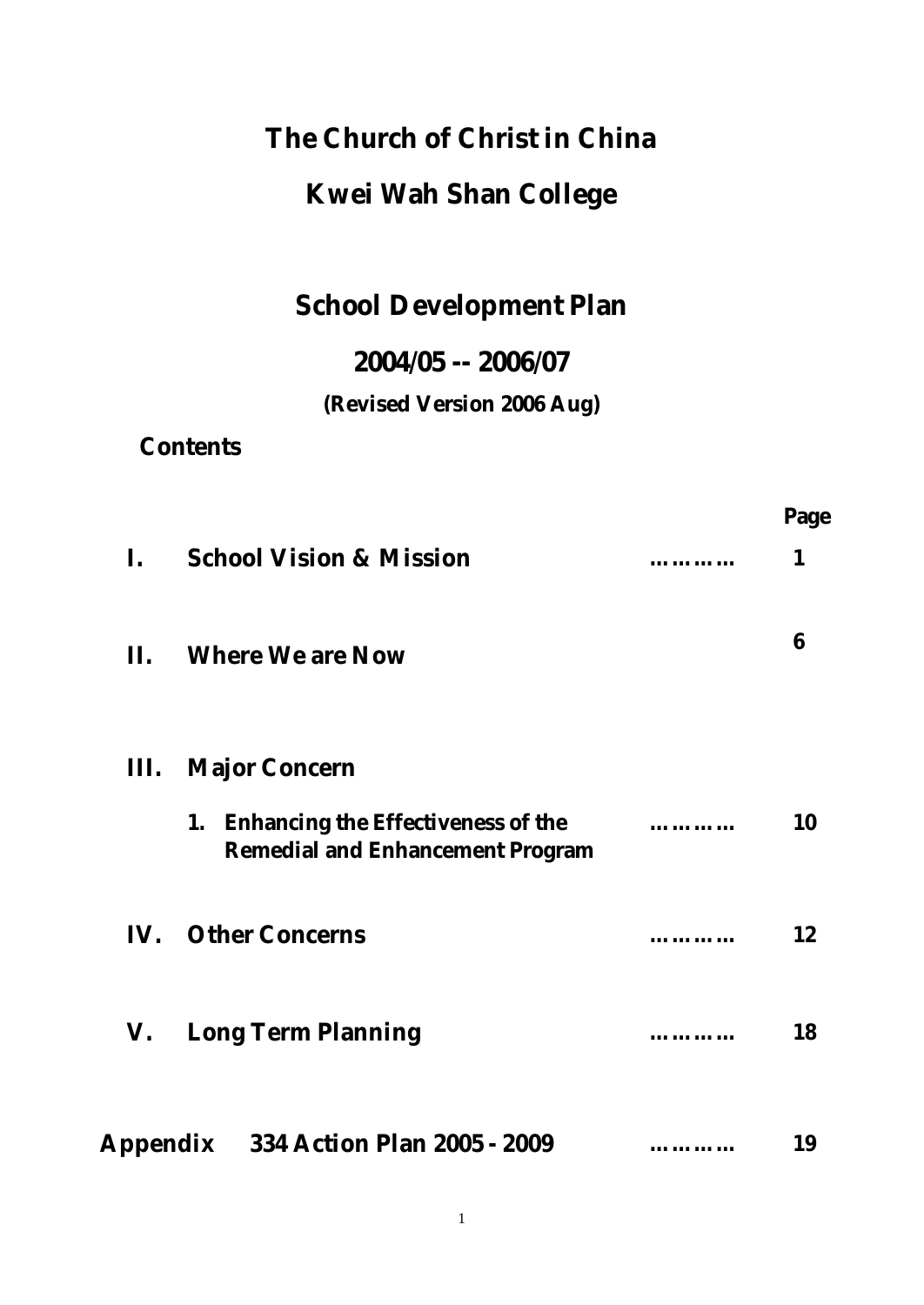## School Vision & Mission

*The Church of Christ in China has the following vision, mission and core values:*



#### *Vision Statement*

*Together we nurture the lives of our students Hand in hand we witness the love of God*

#### *Mission Statement*

*Motivated by the Love of Christ and convinced of the value of man, we strive to provide quality education to our students, to elicit their potential and to share with them the holistic views of the gospel. We also pledge to educate our students to be good citizens so that they can make contribution to our society and our country.*

#### *Core Competence*

*Evangelism and Service, Loving and Caring Whole-person education for all Positive, Progressive and Commitment*

*The Church of Christ in China Kwei Wah Shan College has the mission to provide quality education based on sound Christian principles with emphasis on 'whole person development' to nurture talents and abilities. It aims to provide opportunities for all students to develop them to the full, to strive for excellence in all their endeavours, to commit to common good in their service to school, family, Hong Kong community, China and the whole world.*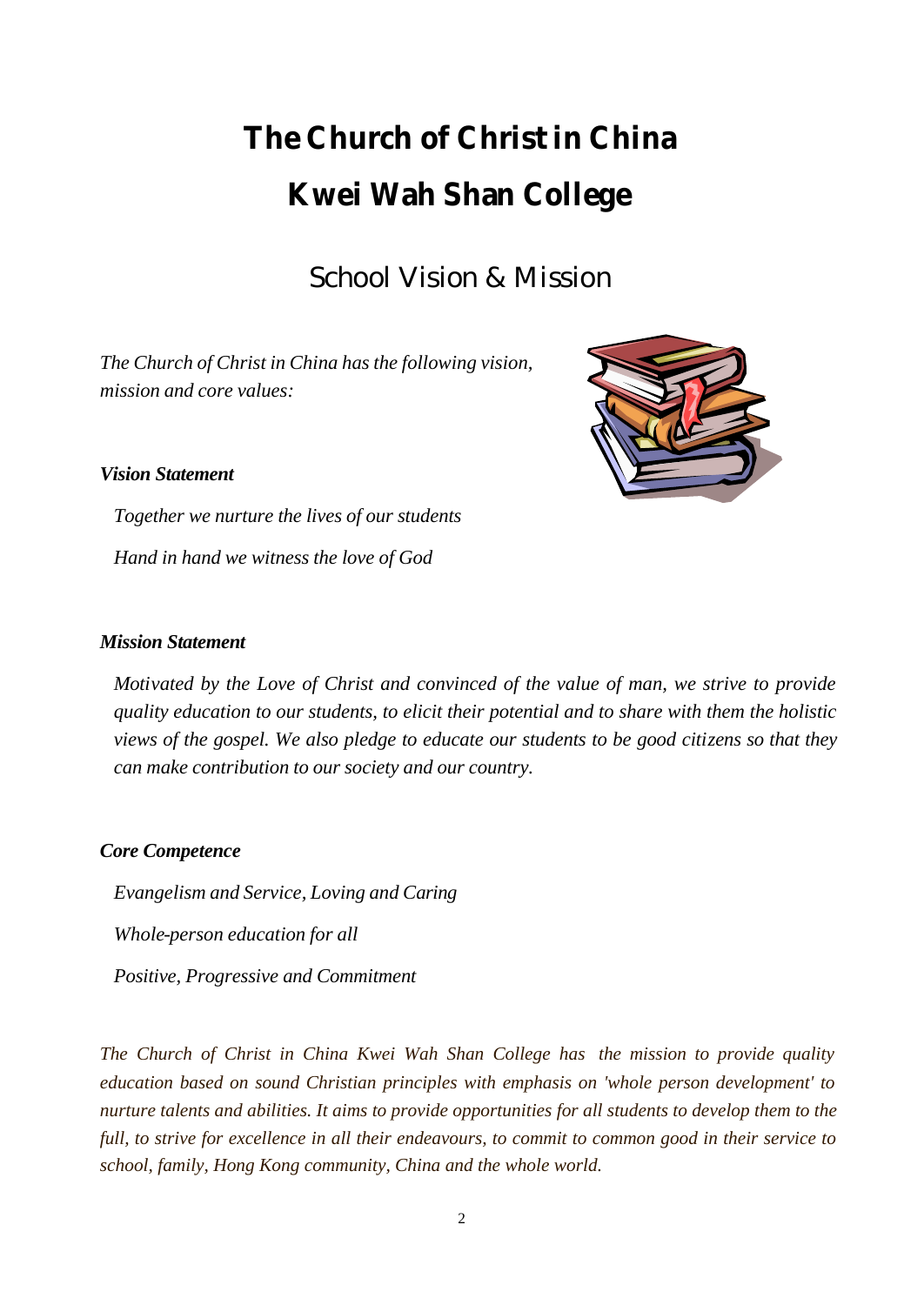## Principal's Pledge – Vision and Mission



*Our society is constantly changing. A school into the 21st century must face changes in political, economic, social, demographic and cultural aspects of the society, information technology development, globalization, knowledge-based society and post-modernity. Schools need to have good management to face these changes and to ensure the adaptation of the students to such environment.* 

#### *My visions are:*

*(1) School should have quality management and a team of highly professional staff working with all stakeholders to provide a quality environment for student development.* 

*(2) All students should:* 

- *Enjoy learning, be effective in communication (bi-literate & tri-lingual), be creative, and have sense of commitment [*  $|$ ;
- *Have all-round development (excellence in all areas covering ethics, intellect, physique, social skills, aesthetics and spirituality*) [ $\qquad$
- Be capable of life-long learning [ $\qquad$ ];
- *Make contributions to the society, our country and the World. [sense of responsibility for our country and sense of responsibility for the World —*  $\vert$ ;
- *Be developed as leaders.*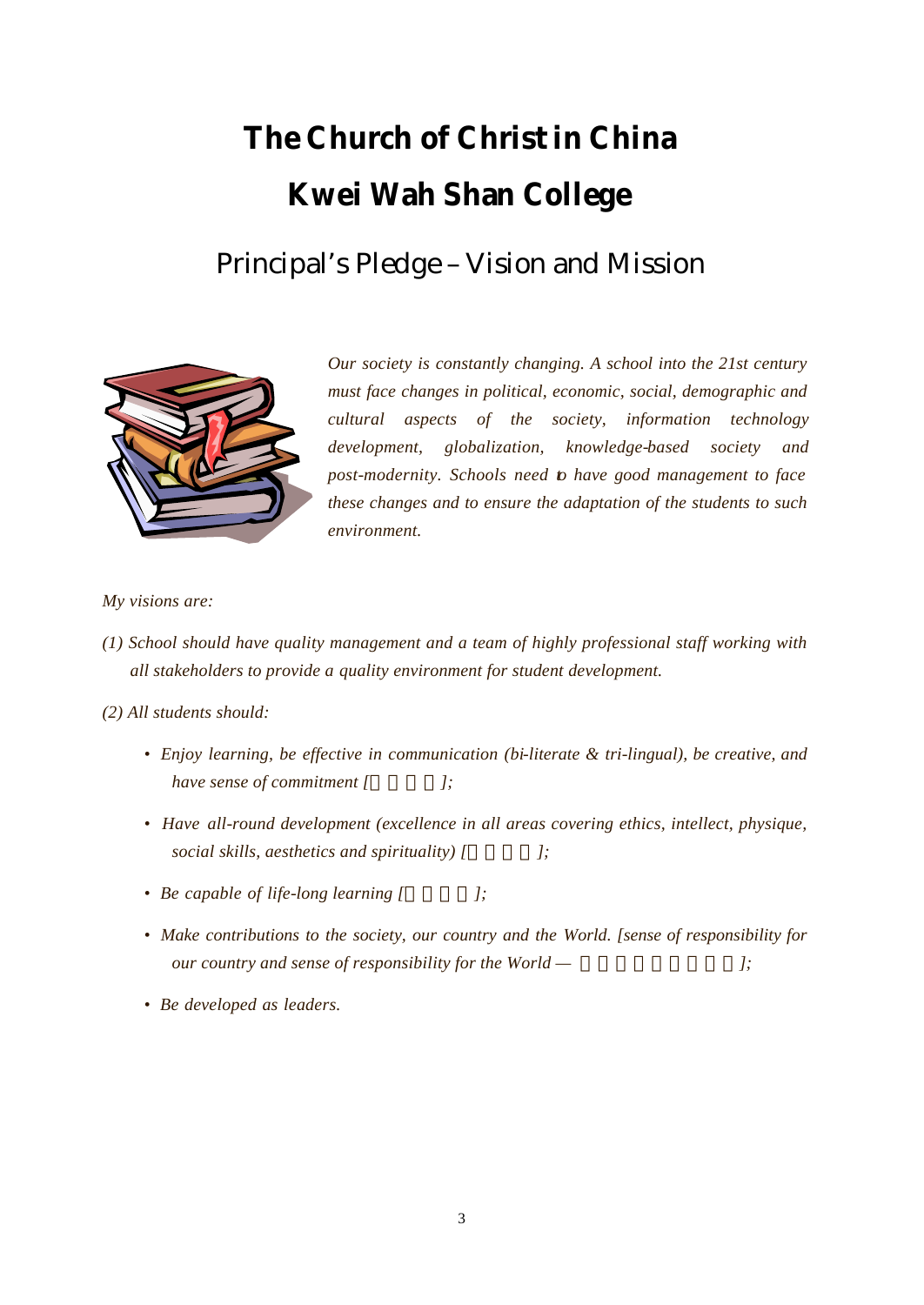## Principal's Pledge – Vision and Mission



*In summary, my vision is to attain good quality in 10 aspects under two domains of school management and student development. My mission is to accomplish these visions:* 

| <b>School Management</b>                 | <b>Student Development</b>        |  |  |
|------------------------------------------|-----------------------------------|--|--|
| $\vert$ 1. Quality management            | 5. Quality all-round education    |  |  |
| $\vert$ 2. Quality staff                 | 6. Quality life-long learners     |  |  |
| 3. Quality partnership with stakeholders | 7. Quality citizens               |  |  |
| 4. Quality environment                   | 8. Quality national citizens      |  |  |
|                                          | 9. Quality international citizens |  |  |
|                                          | 10. Quality leaders               |  |  |

*The English Slogan of the Vision is : Aiming at 10 Q's*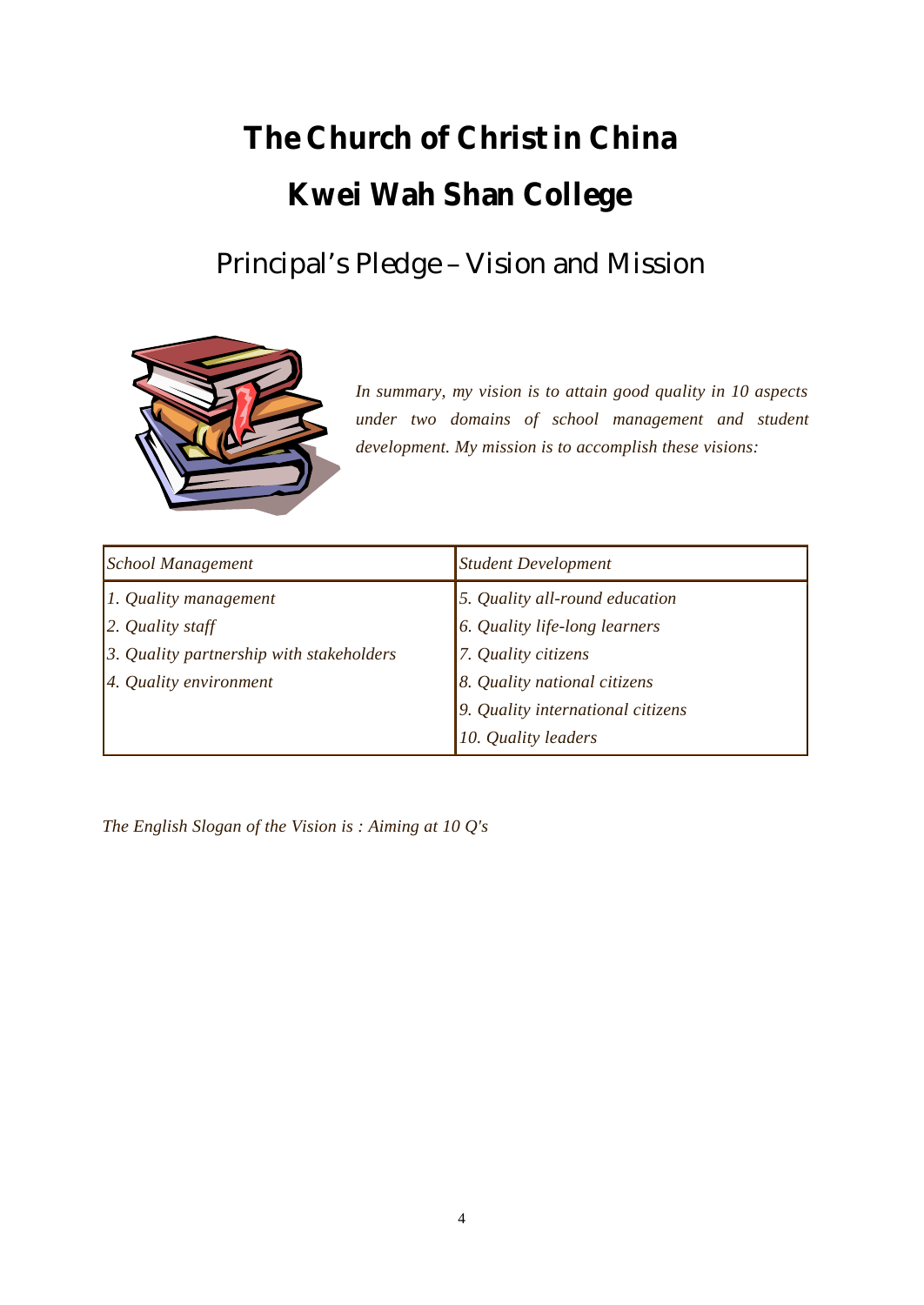Principal's Pledge – Vision and Mission



 $Core$  *Directions (* )

**Be thankful to God**  $Building up Good Foundation$  ? **Leadership Building** *Excellence in academic studies and conduct Developing students' potential to the full Commitment to the society Keep striving for excellence Whole person development Commitment to the nation International Exposure Commitment to the world* Loyalty to God and serving God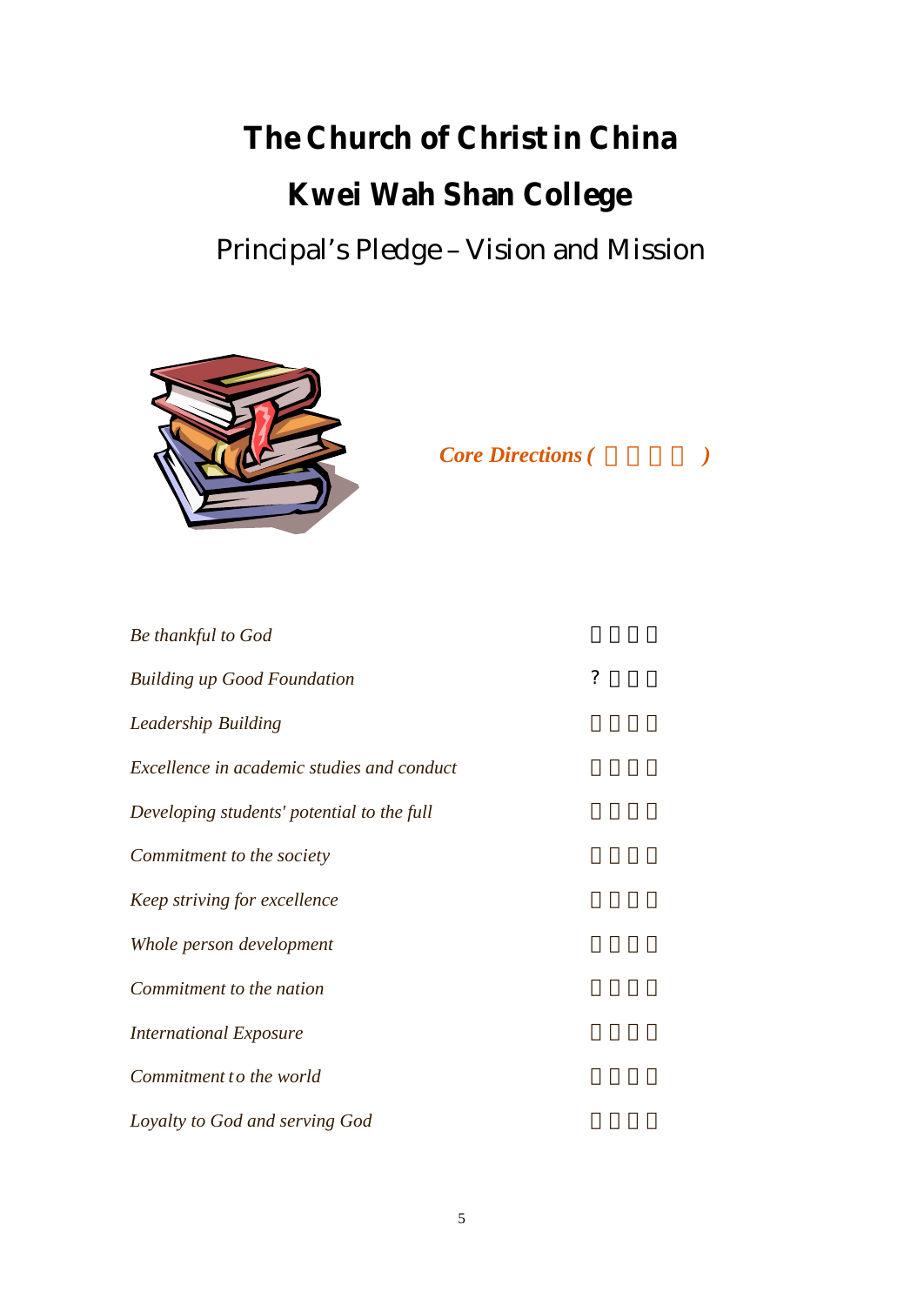#### *Where We are Now*

#### *Our Strengths*

- The school has **a long history** of nearly 30 years and has been nurturing many students through **quality all-round education based on Christian principles**.
- <sup>l</sup> The school has a well-established **organization and administrative structure with clear directions for school development**.
- **.** The school is **willing to listen to students' opinions** and always encourages students to give suggestions to the school administration for school improvement. This helps to build up students' sense of belonging and self-confidence. This also trains students to have **strong sense of commitment to the society** they belong to.
- **Professional team of teachers**: Teachers are devoted to their teaching and non-teaching areas. 19.6 % (11) of the teaching staff have higher degrees. 94.6 % (53) possess degree level. 100% (56) of teachers are formally trained in teaching and 42 out of 56 teachers have more than 10 years' teaching experience. Teachers' continuous professional development hours in 2004-05 and 2005-06 are 86.8 hours and 151.3 hours respectively. Principal's continuous professional development hours 2005-06 is 320.5 hours.
- <sup>l</sup> The school is **one of the first group of schools offering Liberal Studies education** for senior form students. Our school also has years of experience in teaching **Integrated Humanities for Junior form students**. Our school's successful experiences have been shared among many other schools. We have a strong base of professionalism to prepare for the New Senior Secondary Curriculum implemented in 2009.
- Many subjects have **project learning** for students to enhance students' communication skills, critical thinking skills and creativity.
- Our school has a **strong team of reading committee** in promoting reading culture in school. Students have **regular reading sessions** weekly. Regarding the average number of borrowed materials from library per student, our school **belongs to the top 25% of Hong Kong schools** according to the percentile reference data of the Education and Manpower Bureau.
- The school has been providing a **loving and caring school environment** for student development.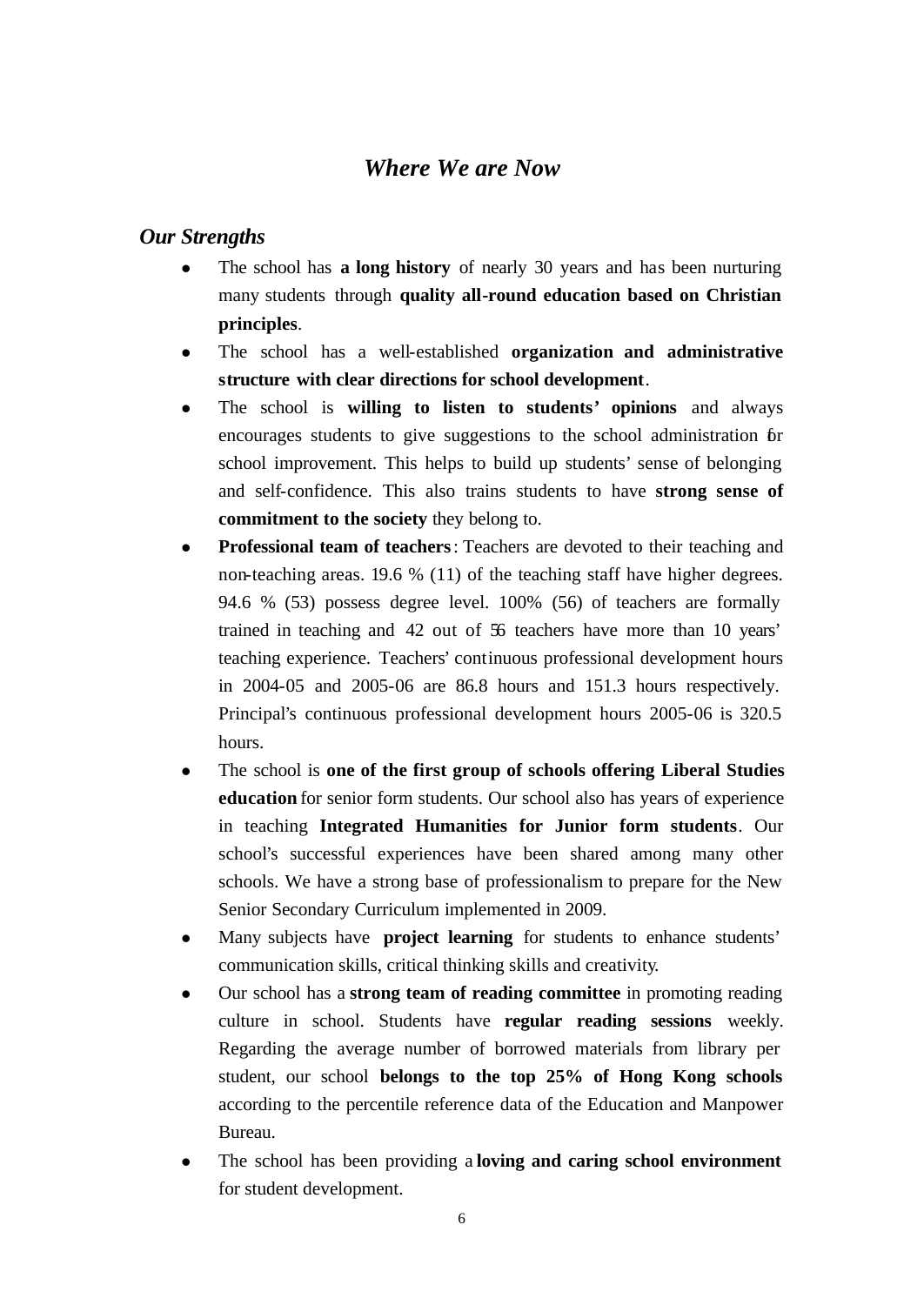- <sup>l</sup> The school has adopted a **whole-school approach to discipline and counselling,** maintaining students' good discipline and providing 'parental' care and guidance for our students.
- We have **form-teacher period** every day to take good care of students' life. Regular class activities are organized to promote class spirit. Form-teachers' role in values education and character formation has been very significant.
- <sup>l</sup> The school has **regular and effective mass assemblies** focusing on discipline, academic studies, religious education, liberal studies, reading, and moral education and current issues. Both English and Chinese medium will be used during mass assemblies.
- <sup>l</sup> Students are of **good quality**. They are well-behaved and have **positive life attitudes.** They have **good communication skills**. The students have a strong sense of belonging and concern for the school.
- <sup>l</sup> The school has the direction of **building up students' self-confidence through encouraging students' participation in extra-curricular activities.** The school has provided a great variety of extra-curricular activities for students' all-round development. **Professionals and expertise in many areas** like basketball, football, volleyball, drama, harmonica, dancing and Chinese Orchestra are invited to help students develop their potential to the full. The **number of students awarded in 2005-06 is 989** which is **9 times the average number in 2003/04 and 2004/05**. This proves to be a success in the past years.
- The results of the public examination have shown great progress in 2006. **12 out of 15** HKCEE subjects showed great improvement in their performance. The percentages of students with **5E or above and 6E or above** increase by **over 100%** in 2006.
- Our school has strong support from the Hong Kong Council of the Church of Christ in China through **close links with Shing Kwong Church (Causeway Bay) and Hop Yat Church (North Point)**. They have great support for the school in terms of spiritual support, religious education, financial and human resources.
- <sup>l</sup> Our school has a **supportive Parent-teacher Association (PTA)** established in 1996. According to the Key Performance Measures of the Education and Manpower Bureau, the rating by parents shows that the home-school co-operation quality of our school is of the top 25 % of Hong Kong secondary schools.
- Our school has a **loyal Alumni Association** which organizes yearly gathering and keep in good contact with alumni of the school.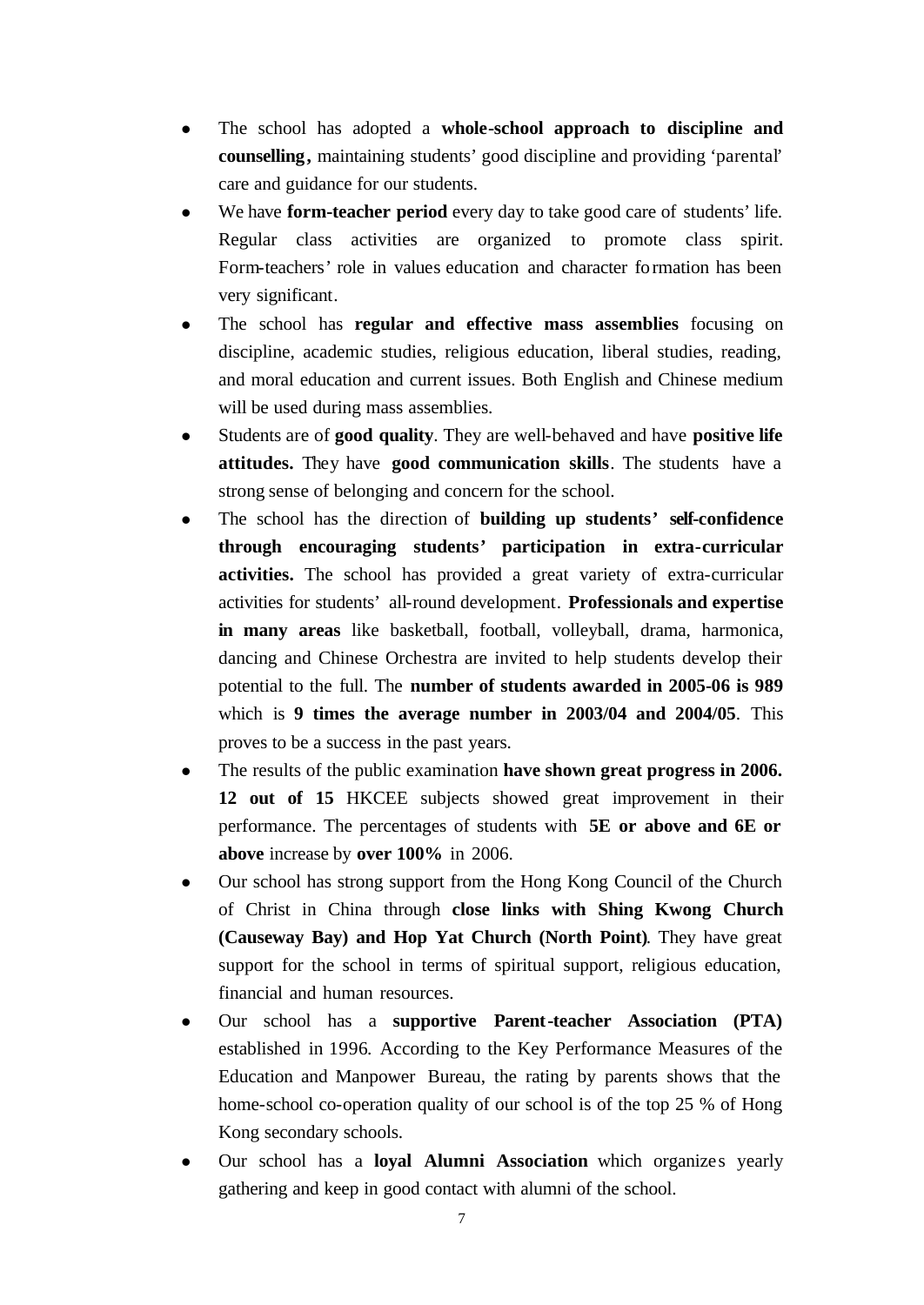#### *Our Weaknesses*

- There is still room for improvement regarding the following major areas:
	- ¸ school **self-evaluation culture**
	- ¸ measures to cater for **diverse needs of individuals**
	- $\checkmark$  **civic education** (esp. building up stronger sense of national identity)
	- $\checkmark$  students' **character formation** (esp. maintaining high standard of self-discipline, responsibility, perseverance and sense of sportsmanship)
	- ¸ **academic performance** (esp. upkeeping a high expectation for students' breakthrough in internal and public assessments)

#### *Our Opportunities*

- In recent years, Hong Kong has **increasing number of students arriving from China**. This also means that we should take a **more proactive role in helping them** to adapt well to the Hong Kong environment and education and providing qua lity education for them.
- The Education and Manpower Bureau has been encouraging all schools in Hong Kong to set up a better school self-evaluation system which is a weak area for most schools in Hong Kong. Our school can make use of this opportunity to **enhance its self-evaluation process** for better school development and accountability.
- The economy of Hong Kong has recovered from the recession period. This makes our school **easier to get resources** to enhance its development.
- The Education and Manpower Bureau has been very supportive to education reforms and curriculum reforms. A lot of support measures were initiated. All these lead to **more resources for school development.**
- Hong Kong having been a gateway of the world to People's Republic of China (PRC) is also an important gateway of PRC to the world. Our school can focus more on **enhancing bi-literacy and tri-lingualism.**
- The Curriculum Development Council has made out the curriculum reform for all schools in Hong Kong. The school is keen on making this opportunity to **enhance the four recommended key tasks:** project learning, moral and civic education, IT for interactive learning and reading to learn.
- **In facing the changes arising from the new 334 academic structure**, the curriculum for senior forms can be re-designed to cater for individuals' diverse learning needs.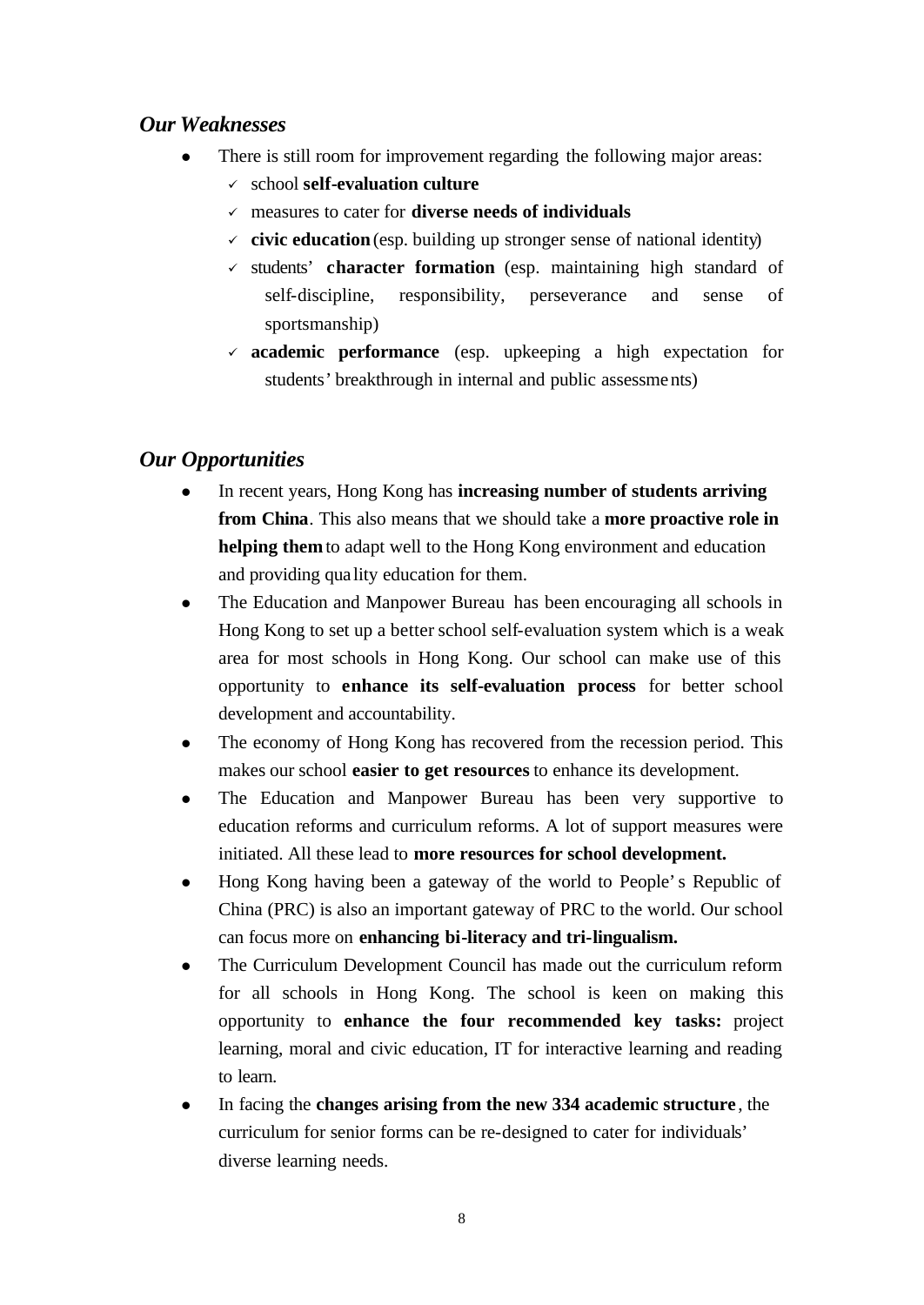#### *Our Threats*

- **•** Decline in the birth rates of the Hong Kong population in the past few years leads to keen competition among secondary schools.
- A number of traditional schools in Hong Kong have adopted Direct Subsidy Scheme (DSS) in the past few years and there are **increasing number of DSS schools.** These schools will have more resources to enhance their development in both facilities and quality of education. The school is facing more keen competition fom these schools. The school **should work more for outstanding quality education for our students.**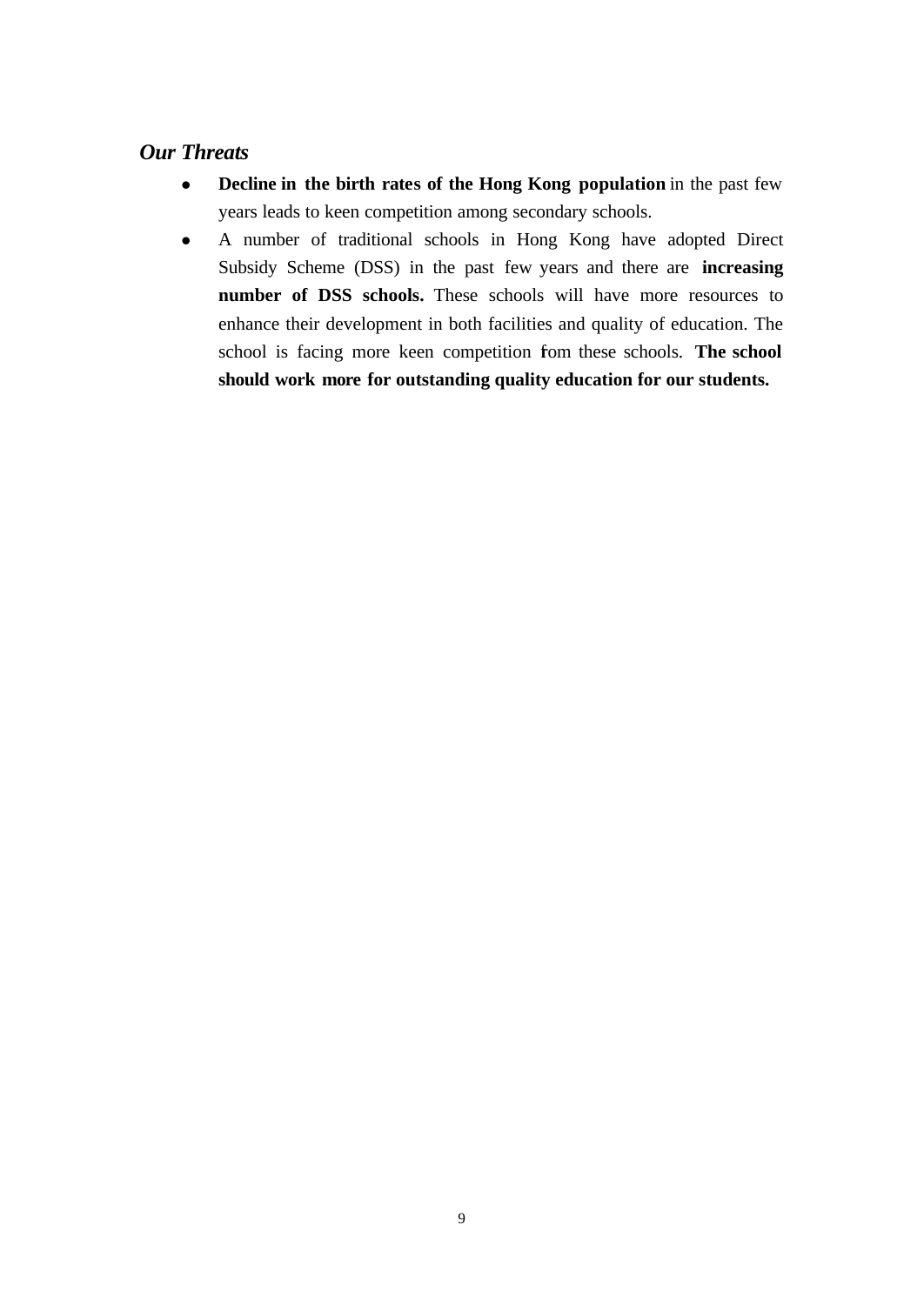## **Major Concern for 2004/05 – 2006/07**

1. Enhancing the Effectiveness of Remedial and Enhancement Programmes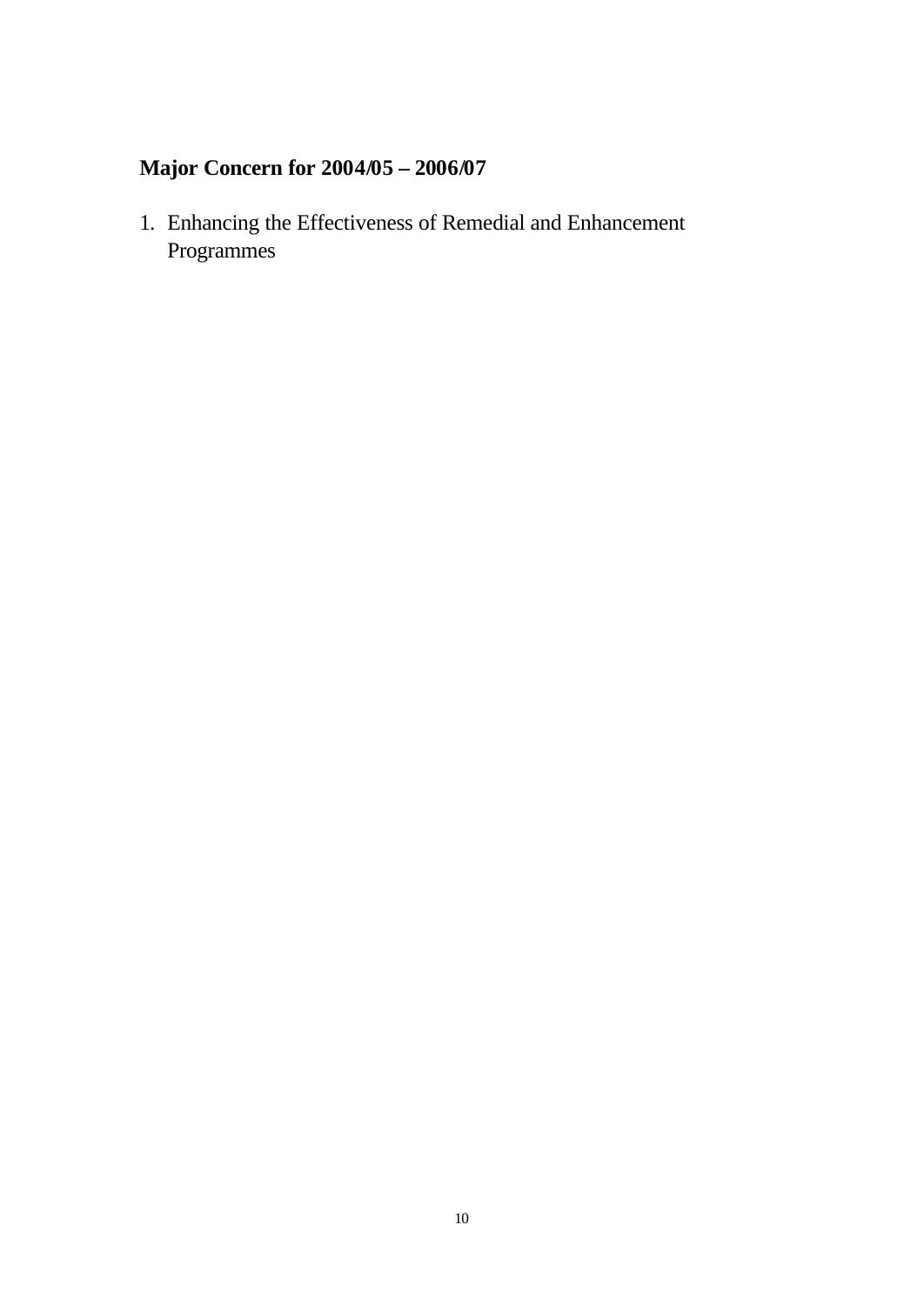### **School Development Plan (2004/05 – 2006/07)\***

#### **Slogan: Building up better foundation & Striving for Excellence**

| Major Concern                                                                                       | <b>Intended Outcomes / Targets</b>                                                                                                                                                                                                                                                                                                      | <b>Strategies</b>                                                                                                                                                                                                                                           | Time Scale |              |              |
|-----------------------------------------------------------------------------------------------------|-----------------------------------------------------------------------------------------------------------------------------------------------------------------------------------------------------------------------------------------------------------------------------------------------------------------------------------------|-------------------------------------------------------------------------------------------------------------------------------------------------------------------------------------------------------------------------------------------------------------|------------|--------------|--------------|
|                                                                                                     |                                                                                                                                                                                                                                                                                                                                         |                                                                                                                                                                                                                                                             | 04/05      | 05/06        | 06/07        |
| 1. Enhancing the Effectiveness<br>of Remedial and<br>Enhancement Program -<br>whole school approach | Students' academic results will<br><b>Setting up benchmark requirements</b><br>greatly improve in terms of<br>for Chinese, English and Maths at all<br>Internal examination<br>levels so as to help identify the diverse<br>results<br>needs of students.<br>CE public examination                                                      |                                                                                                                                                                                                                                                             |            |              | $\checkmark$ |
|                                                                                                     | results<br>AL public examination<br>results<br>Value-addedness results<br>at CE & AL<br>Students are more satisfied<br>with (a) curriculum planning<br>and organization, (b) teaching<br>strategies and skills, and (c)<br>assessment for learning<br>Students, parents and teachers<br>are more satisfied with the<br>student learning | To cater for the diverse learning needs of<br>$\bullet$<br>students: strengthering the remedial and<br>erharrentprogramefor F.1-3<br>regarding Chinese, English and Maths to<br>make sure a strong foundation will be<br>built for all junior form students |            |              |              |
|                                                                                                     |                                                                                                                                                                                                                                                                                                                                         | Providing extra enhancement lessons for<br>$\bullet$<br>F.47 students for all subjects after<br>school, on Saturdays and during long<br>holidays                                                                                                            |            | $\checkmark$ |              |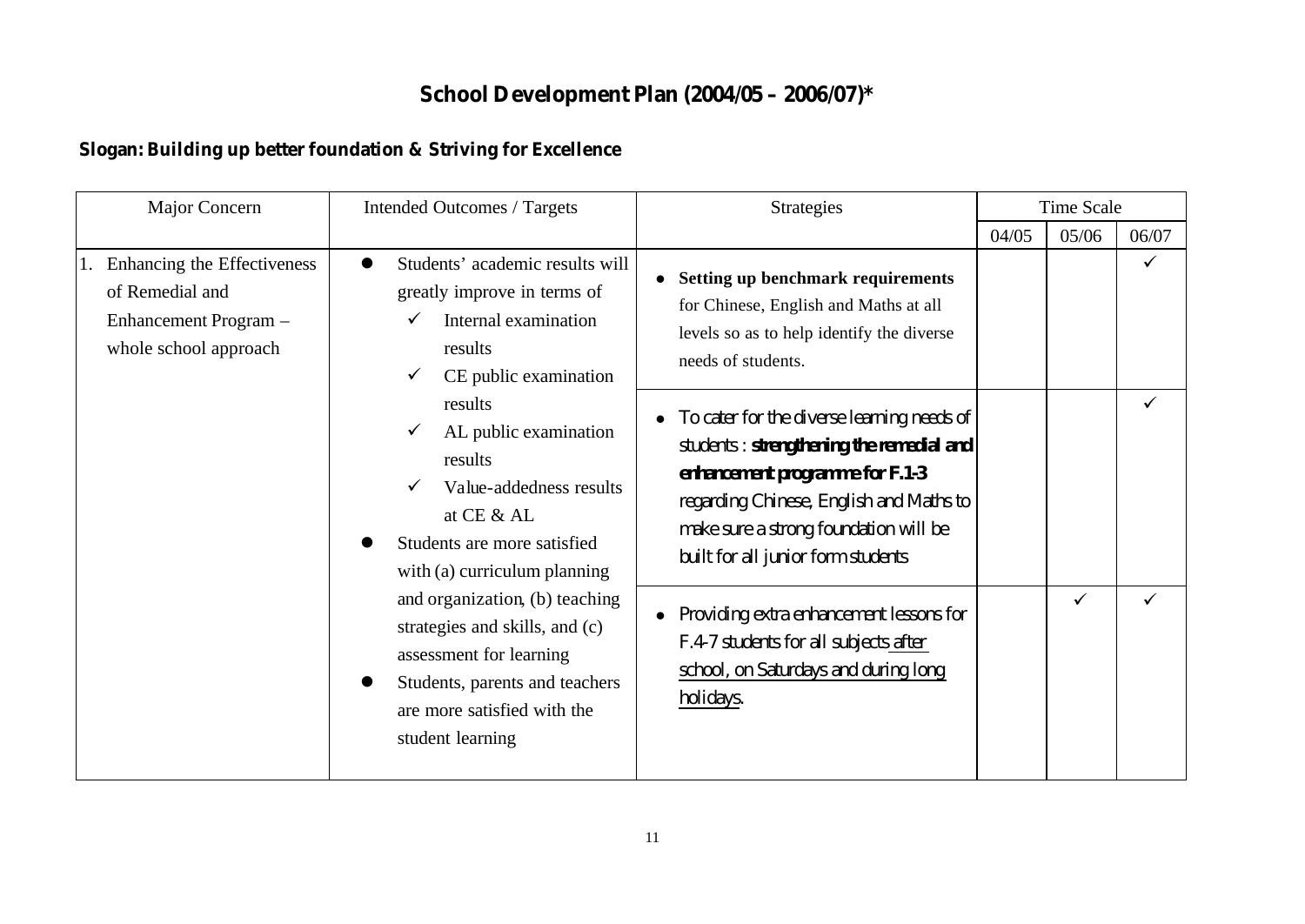### **Other Concerns**

| Domain 1: | Management and Organization                                | $\blacksquare$ | <b>School-based Management Issues</b>    |                         |
|-----------|------------------------------------------------------------|----------------|------------------------------------------|-------------------------|
|           |                                                            |                | <b>WebSAMS</b>                           |                         |
|           |                                                            |                | <b>School Facilities</b>                 |                         |
|           |                                                            |                | <b>Resource Allocation</b>               |                         |
|           |                                                            |                | <b>Staff Development</b>                 |                         |
|           |                                                            |                | Self-evaluation                          |                         |
| Domain 2: | Learning and Teaching                                      | ш              | 4 key tasks of curriculum reforms        |                         |
|           |                                                            |                |                                          | Assessment for learning |
|           |                                                            |                | Life-wide learning                       |                         |
|           |                                                            |                | New Senior Secondary Curriculum          |                         |
| Domain 3: | <b>School Ethos and Student Support</b><br><b>Measures</b> | ш              | A Loving and Caring school               |                         |
|           |                                                            |                | School uniform                           |                         |
|           |                                                            |                | 30 <sup>th</sup> Anniversary Celebration |                         |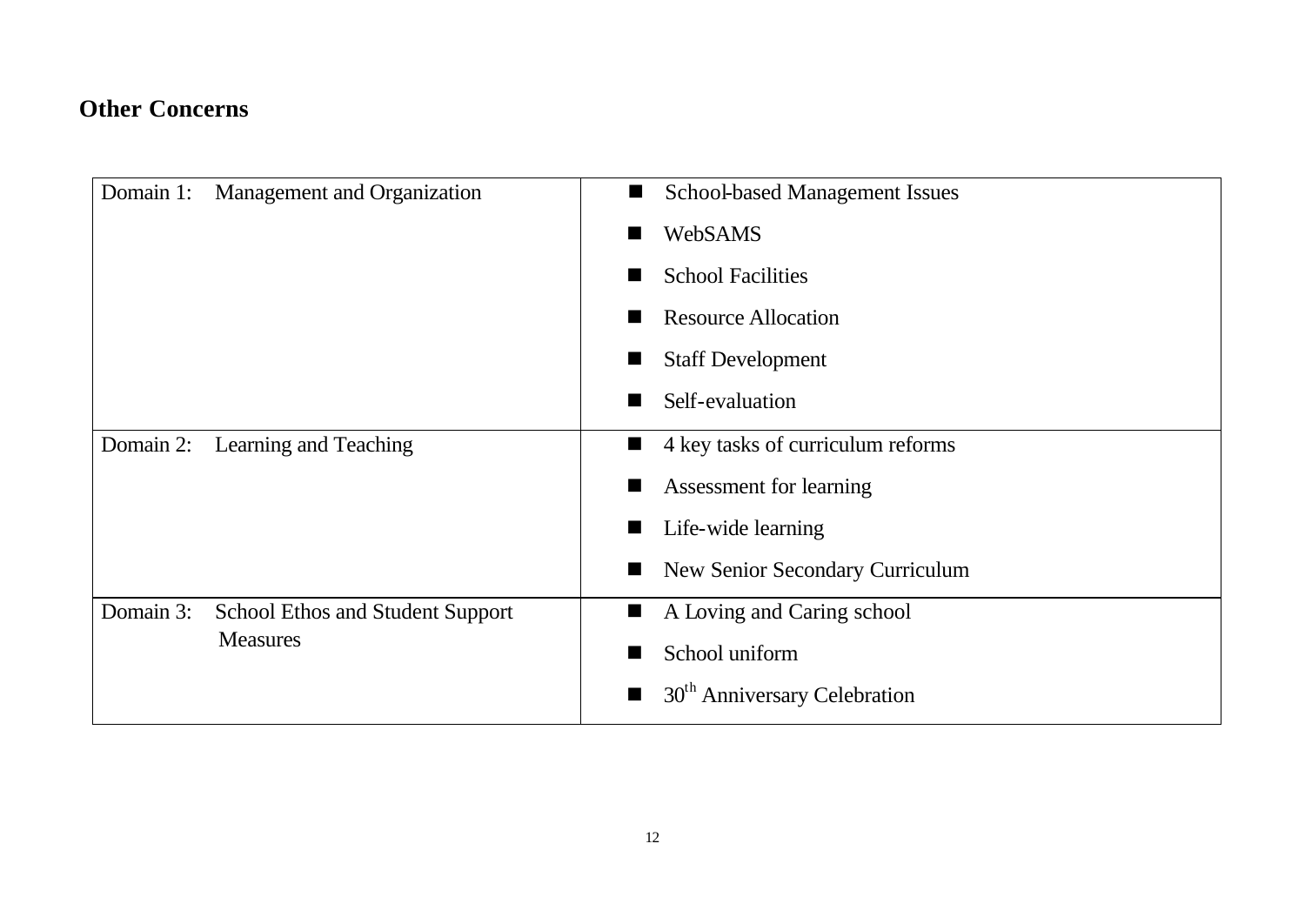### **Domain 1: Management and Organization**

|     | Area                                                  | Concern                                                                                                                                                                                                                                                                                                                                                                                                                                                                                              |
|-----|-------------------------------------------------------|------------------------------------------------------------------------------------------------------------------------------------------------------------------------------------------------------------------------------------------------------------------------------------------------------------------------------------------------------------------------------------------------------------------------------------------------------------------------------------------------------|
| 1.1 | School-Based Management Issues   •                    | Formulation of New Policies & Programme Plans                                                                                                                                                                                                                                                                                                                                                                                                                                                        |
|     | School Administration and<br>Management System (SAMS) | Implementation of Web-SAMS<br>$\bullet$                                                                                                                                                                                                                                                                                                                                                                                                                                                              |
| 1.3 | <b>School Facilities</b>                              | Implementation of the QE Fund Project to enhance the IT infrastructure of the school environment<br>$\bullet$<br>Implementation of the Major Repairs Project in 2006/07<br>O<br>Setting up computer workstations for each floor level<br>Renovating the School Hall – Additional Name for the Hall (The Beatitudes Hall)<br>Renovating the washrooms under the school hall<br>Upgrading the facilities of (a) the Design and Technology Room, (b) the Visual Arts Room and (c) the<br>School Library |
|     | <b>Resource Allocation</b>                            | Using the Capacity Enhancement Grant to the following areas with the hope of releasing teachers' workload<br>$\bullet$<br>and turning the vision of the education reform into reality:<br>Clerks for IT & Administration<br>✓<br>Additional teachers for English, Chinese and Maths<br>✓<br>Professionals for drama and speech activities.<br>✓<br>Professionals for training sports activities like basketball, volleyball and football                                                             |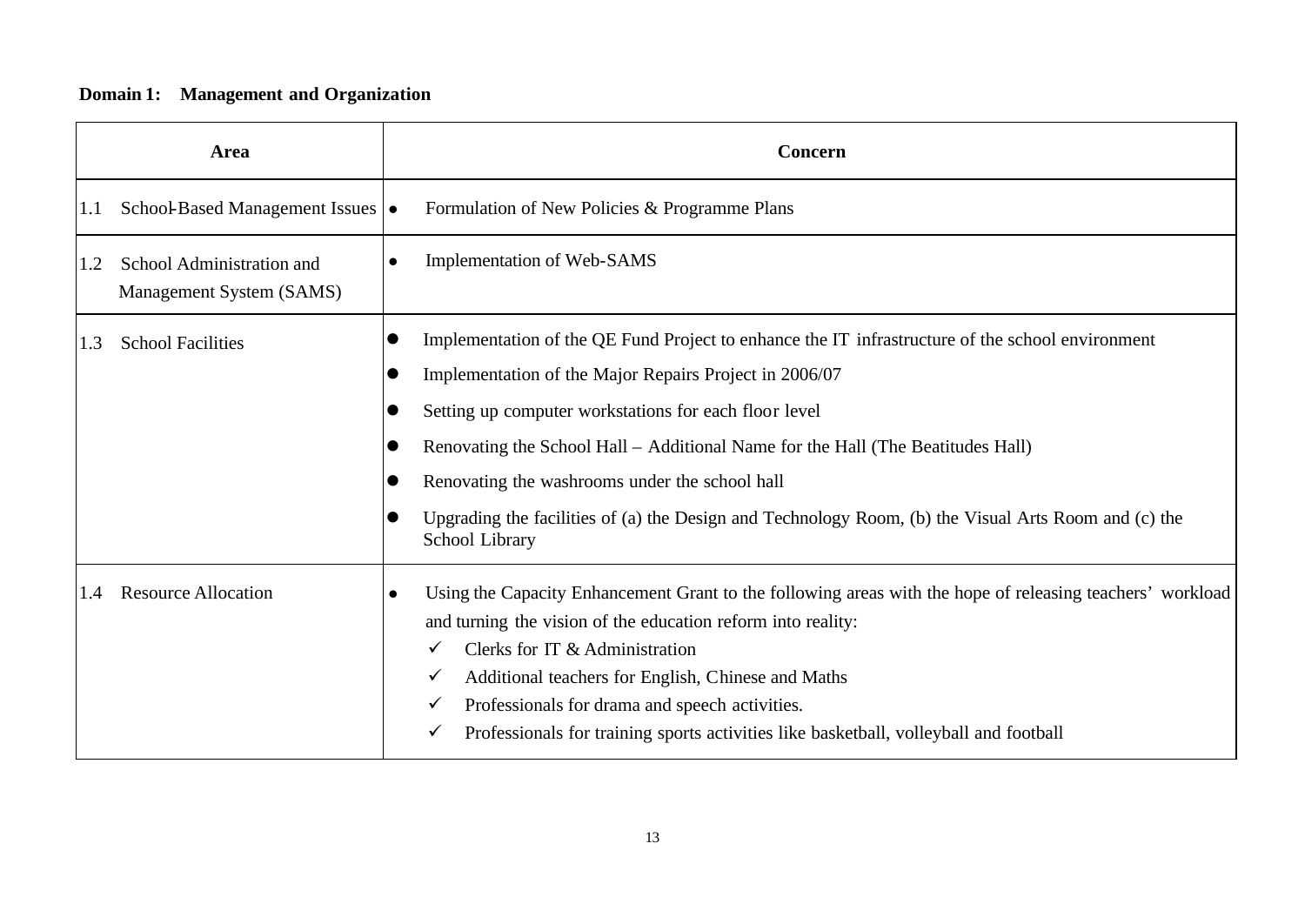### **Domain 1: Management**

| Area                            | Concern                                                                                                                                                                                                                                                                                                        |  |  |  |
|---------------------------------|----------------------------------------------------------------------------------------------------------------------------------------------------------------------------------------------------------------------------------------------------------------------------------------------------------------|--|--|--|
| <b>Staff Development</b><br>1.5 | It is hoped that teachers will upgrade their teaching qualities and focus more on 4 key tasks of curriculum<br>$\bullet$<br>reforms and other aspects of student development (learning effectiveness, language ability, affective domain<br>and character formation)                                           |  |  |  |
|                                 | Partnership with tertiary education institutions or the Education and Manpower Bureau in enhancing the<br>quality of teaching and learning                                                                                                                                                                     |  |  |  |
|                                 | in Chinese and Integrated Science through the use of metacognition in teaching and learning (CUHK –<br>✓<br>QEFund project)                                                                                                                                                                                    |  |  |  |
|                                 | through commiting to the 6-year 3-million English project for supporting teaching and learning of English<br>✓<br>in Chinese Medium School                                                                                                                                                                     |  |  |  |
|                                 | in using Putonghua for teaching Chinese through a collaboration project with educators from Mainland<br>$\checkmark$<br>China (Professional Collaboration project with EMB)                                                                                                                                    |  |  |  |
|                                 | through enhancing the quality of common lesson preparation for F.1-2 Mathematics Curriculum<br>$\checkmark$<br>(School-based Curriculum Development Support Services for Secondary Schools – collaboration project<br>with EMB)                                                                                |  |  |  |
|                                 | in Maths (CUHK – Professional Collaboration Project)<br>✓                                                                                                                                                                                                                                                      |  |  |  |
|                                 | through a Liaison project with Dr. Chiu Chi Shing from CUHK to enhance the research work capability of<br>(a) the department of Integrated Humanities in improving the effectiveness of project learning and (b) the<br>Board of Academic affairs in understanding the strategies for learning second language |  |  |  |
|                                 | through establishing a framework of essential learning experience and student learning profile to<br>✔<br>enhance students' life-wide learning experience (Seed project with EMB)                                                                                                                              |  |  |  |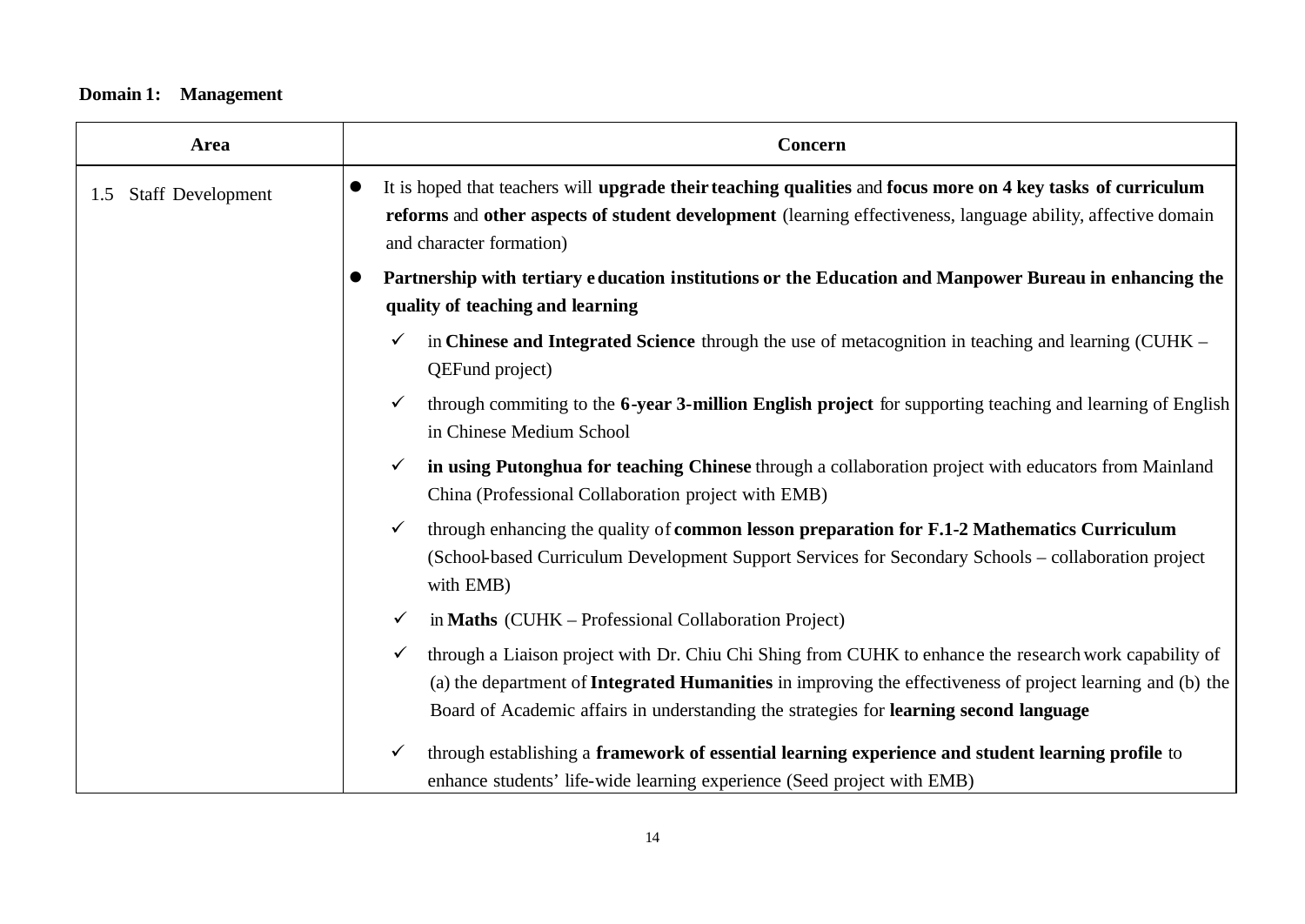### **Domain 1: Management**

| Area                           | Concern                                                                                                                        |  |  |  |
|--------------------------------|--------------------------------------------------------------------------------------------------------------------------------|--|--|--|
| 1.5 Staff Development (Cont'd) | through enhancing students' leadership training for students' all-round development (CUHK)                                     |  |  |  |
|                                | Joining the Pilot Scheme of the Induction Programme for Beginning Teachers organized by the Education and  <br>Manpower Bureau |  |  |  |
| .6 School Self-evaluation      | Developing a substantial self-evaluation culture for School Development<br>$\bullet$                                           |  |  |  |
|                                | Strengthening the communication channels between school and stakeholders<br>$\bullet$                                          |  |  |  |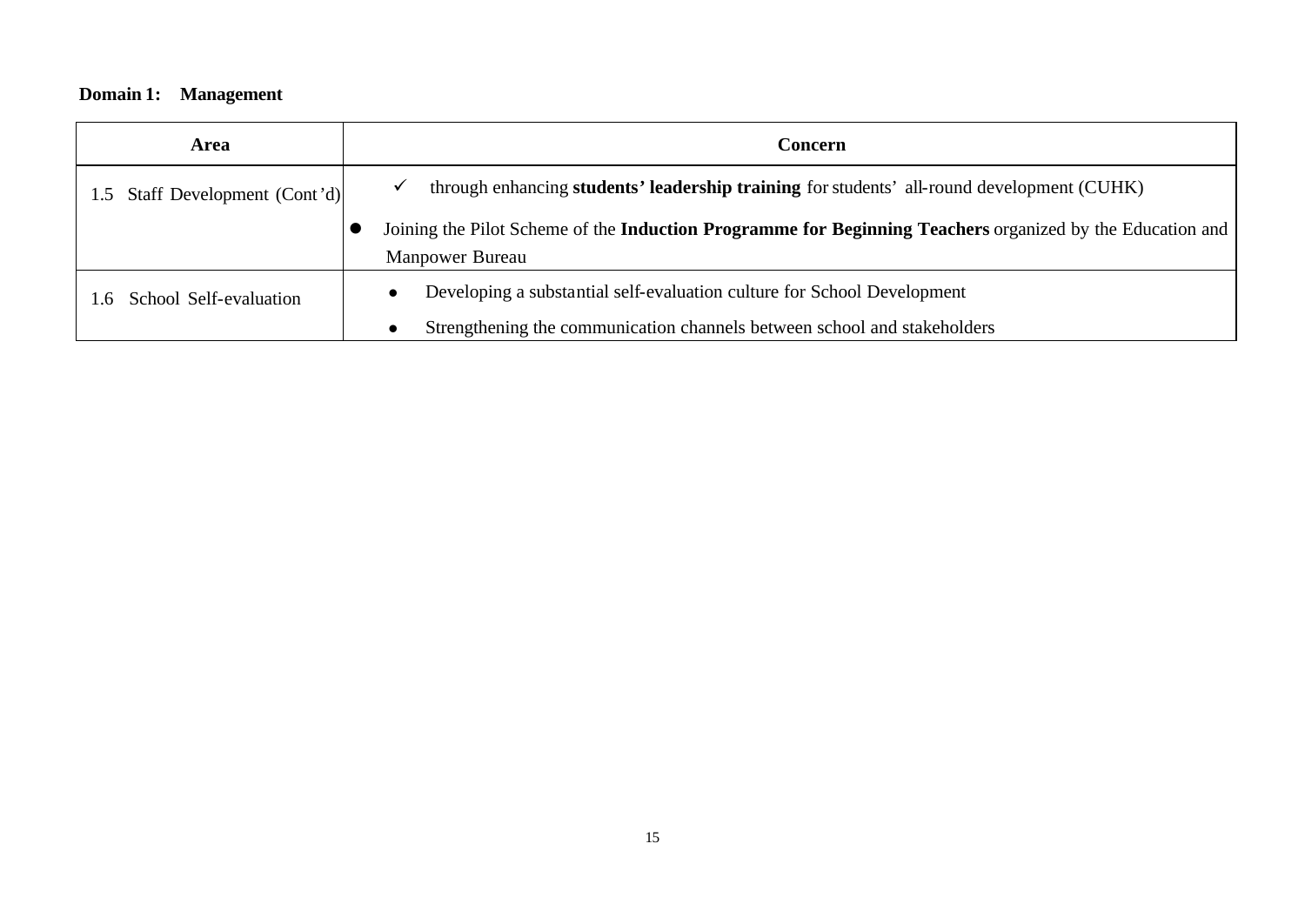**Domain 2: Learning and Teaching**

| Area                                     | Concern                                                                                                                                                                                                                                                                                                                                                                                                                                           |  |  |  |
|------------------------------------------|---------------------------------------------------------------------------------------------------------------------------------------------------------------------------------------------------------------------------------------------------------------------------------------------------------------------------------------------------------------------------------------------------------------------------------------------------|--|--|--|
| 2.1 4 Key tasks of curriculum<br>reforms | Implementation of enhancement measures for the Four Key tasks of curriculum reforms (Project learning, Reading to<br>learn, Moral and Civic Education, and IT for Interactive Learning) like providing project learning in all subjects,<br>adding 20-minute reading session to every school day, arranging two weekly morning assemblies to promote moral and<br>civic education, and setting up e-class and e-profile for student self-learning |  |  |  |
| Assessment for Learning<br>2.2           | Arranging (a) regular tests for students, (b) One uniform assessment test for F.1-3 in the $2nd$ term, (c) two<br><b>Examinations</b> for each form (one for each term)                                                                                                                                                                                                                                                                           |  |  |  |
|                                          | Using E-student learning profile to keep a record of student all-round development                                                                                                                                                                                                                                                                                                                                                                |  |  |  |
|                                          | Encouraging $F.1-4 \& 6$ students to participate in the English Examination of the International Assessments for Schools<br>(organized by the Education Test Centre for the University of New South Wales) to help assess the ir English Standard<br>and to give them experience of public examination                                                                                                                                            |  |  |  |
| Life-wide learning<br>2.3                | Providing a Broad and Meaningful Life-wide learning experiences - local and global<br>$\bullet$                                                                                                                                                                                                                                                                                                                                                   |  |  |  |
|                                          | Ensuring that students will be active and involved outside the classroom through arranging a great variety of<br>extra-curricular activities                                                                                                                                                                                                                                                                                                      |  |  |  |
|                                          | Arranging a great variety of learning activities like project learning related to 26 Museums in Hong Kong and top<br>business companies                                                                                                                                                                                                                                                                                                           |  |  |  |
|                                          | To develop students' music talents and to provide continuous year-long training for sporting activities                                                                                                                                                                                                                                                                                                                                           |  |  |  |
|                                          | Learning to lead: Establishing a series of ongoing co-curricular activities, volunteer service scheme and<br>leadership program to develop students' leadership qualities                                                                                                                                                                                                                                                                         |  |  |  |
|                                          | Educational trips will be organized to give students learning experiences outside Hong Kong                                                                                                                                                                                                                                                                                                                                                       |  |  |  |
| 2.4 New Senior Secondary                 | Implementation of the 5-year transition plan 2005-09 for the new Senior Secondary Academic Structure and<br>$\bullet$                                                                                                                                                                                                                                                                                                                             |  |  |  |
| Curriculum                               | <b>Curriculum</b> (Please refer to the Appendix for Details about the transition plan)                                                                                                                                                                                                                                                                                                                                                            |  |  |  |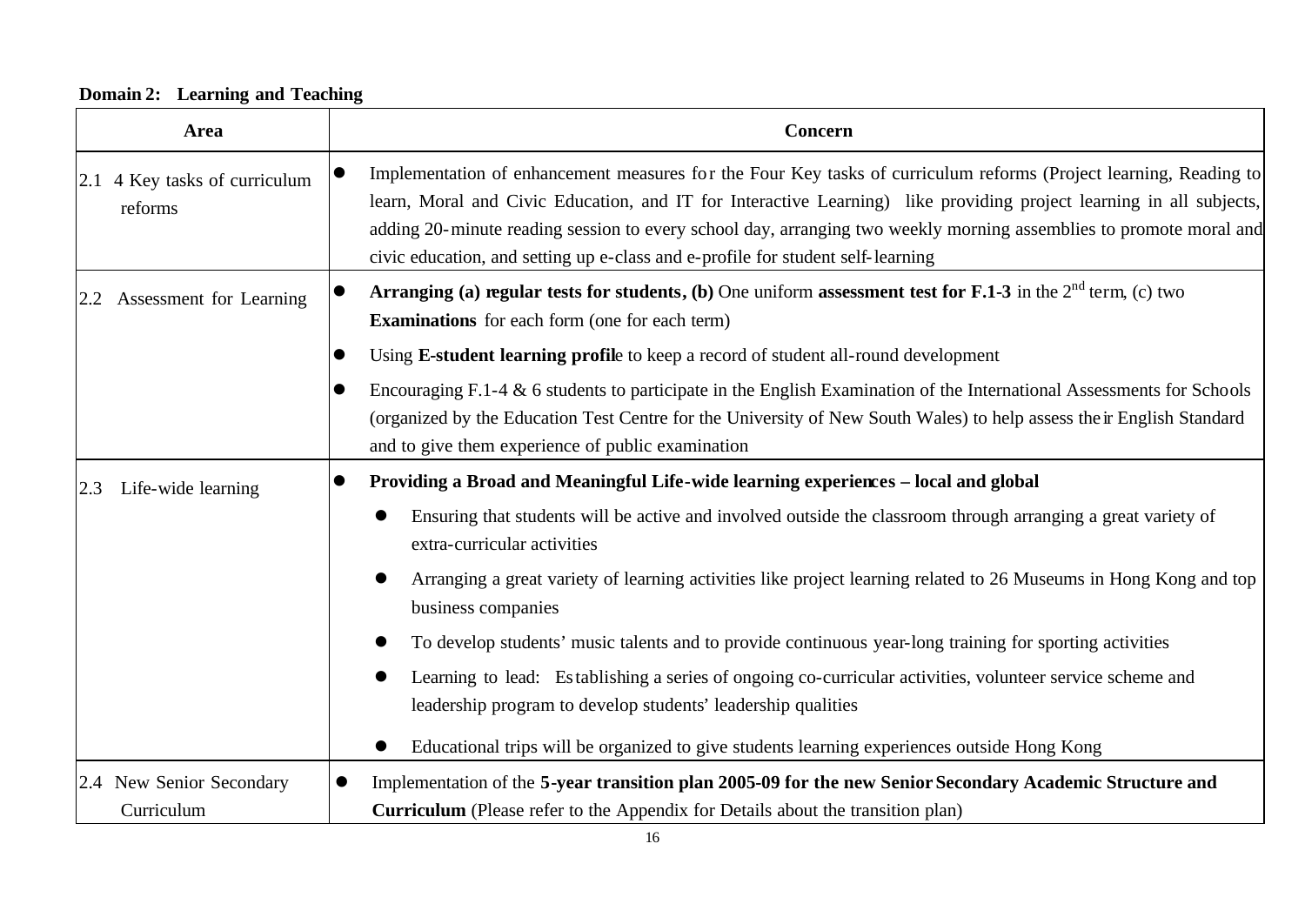#### **Domain 3: School Ethos & Student Support**

| <b>Area</b>          | Concern                                                                                                                                                    |  |  |
|----------------------|------------------------------------------------------------------------------------------------------------------------------------------------------------|--|--|
| Pastoral Care<br>3.1 | Cultivating a Loving and Caring School --- A Whole school approach to Pastoral Care System                                                                 |  |  |
| <b>School Ethos</b>  | New Uniform: (a) School Jacket and School Fleece Jacket for F.1-7; and (b) Evaluation of the school uniform<br>Celebrating the school's $30th$ Anniversary |  |  |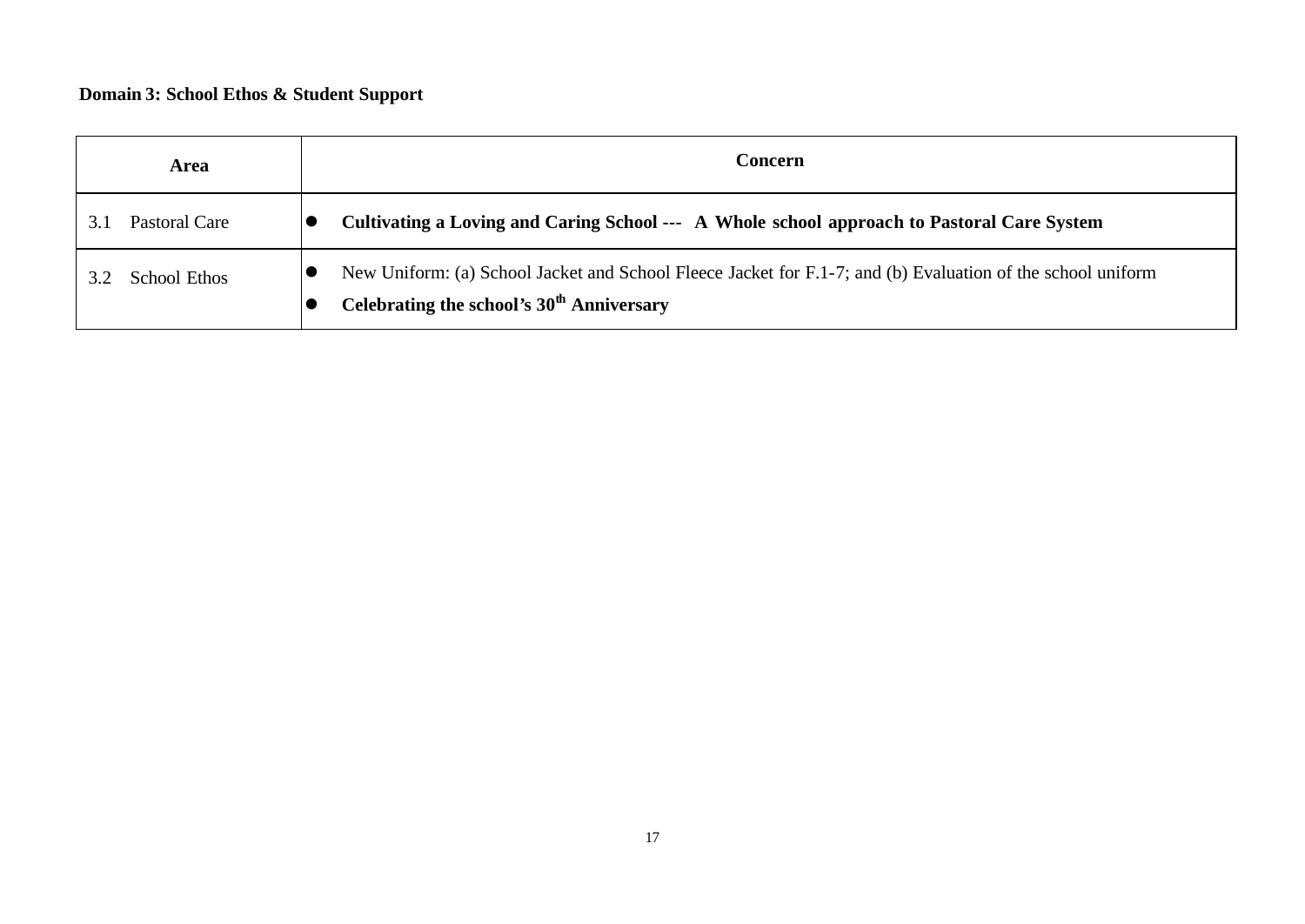### **Long Term Planning**

| <b>Domain</b>                  | Concern                                                                                                                                                                                  |  |  |  |
|--------------------------------|------------------------------------------------------------------------------------------------------------------------------------------------------------------------------------------|--|--|--|
| Management                     | Improving facilities for all staff rooms, classrooms and function rooms<br>Setting up of Kwei Wah Shan College Foundation Fund for school development and school improvement<br>projects |  |  |  |
| Learning and Teaching          | Developing students' learning skills and higher-order thinking skills                                                                                                                    |  |  |  |
| School Ethos & Student Support | Developing stronger link with alumni<br>Developing stronger link with parents of graduates                                                                                               |  |  |  |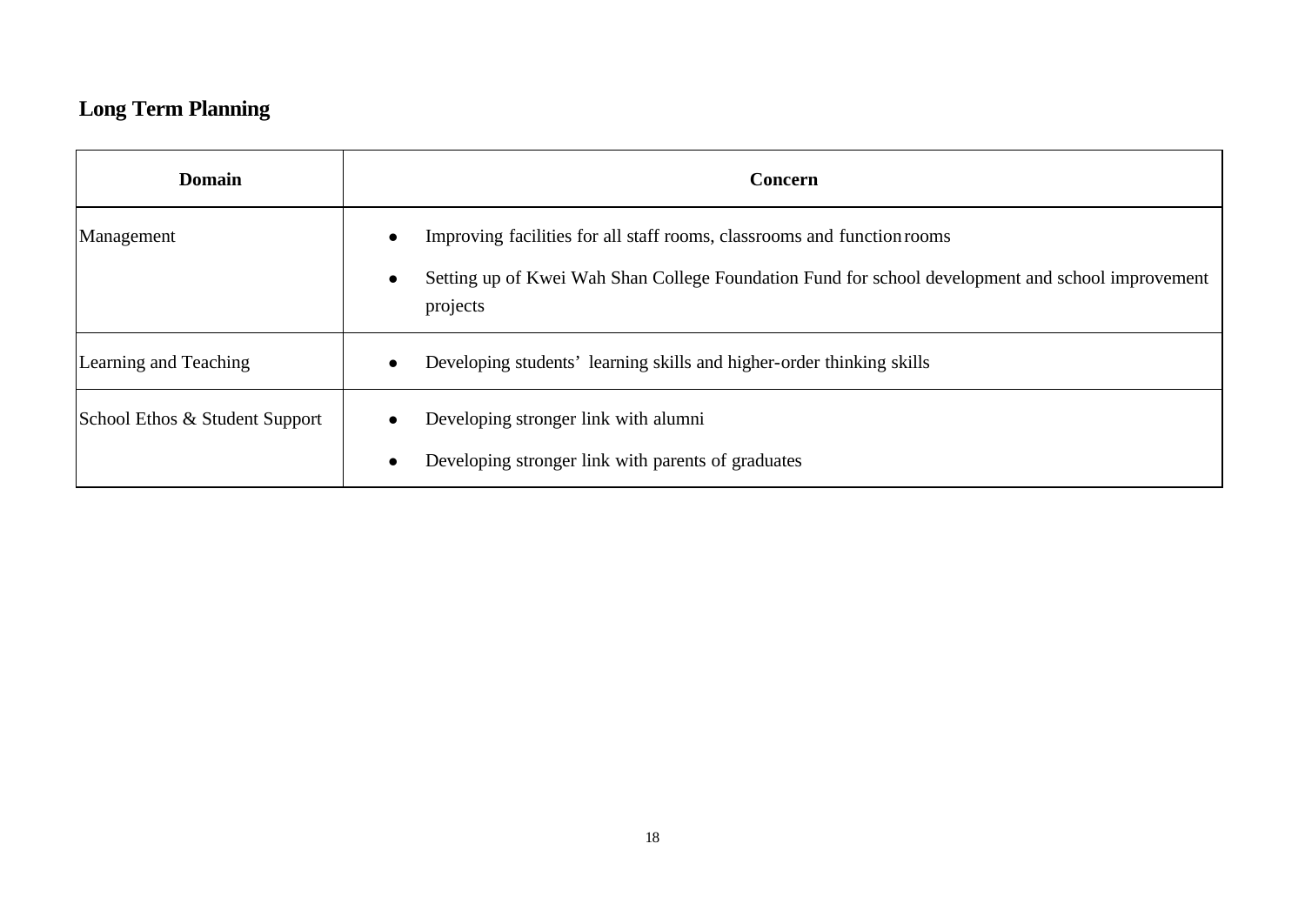## Appendix 334 Action Plan 2005 - 2009 CCC Kwei Wah Shan College

#### **Following is a summary of the key school-level actions needed to implement the 334 reforms**

| School:             | <b>CCC Kwei Wah Shan College</b>                                                                                                                                                                                              |                                                                                                                                                                                                                                                                                                                                                                                                                                                  |                                                                                                                                                                                                                                                                                                                                                                                     | <b>Version No 1</b>                                                                                                                                                    |                                                                                                                                                                |
|---------------------|-------------------------------------------------------------------------------------------------------------------------------------------------------------------------------------------------------------------------------|--------------------------------------------------------------------------------------------------------------------------------------------------------------------------------------------------------------------------------------------------------------------------------------------------------------------------------------------------------------------------------------------------------------------------------------------------|-------------------------------------------------------------------------------------------------------------------------------------------------------------------------------------------------------------------------------------------------------------------------------------------------------------------------------------------------------------------------------------|------------------------------------------------------------------------------------------------------------------------------------------------------------------------|----------------------------------------------------------------------------------------------------------------------------------------------------------------|
| <b>School Level</b> | 2005                                                                                                                                                                                                                          | 2006                                                                                                                                                                                                                                                                                                                                                                                                                                             | 2007                                                                                                                                                                                                                                                                                                                                                                                | 2008                                                                                                                                                                   | 2009                                                                                                                                                           |
| <b>Keys Actions</b> |                                                                                                                                                                                                                               |                                                                                                                                                                                                                                                                                                                                                                                                                                                  |                                                                                                                                                                                                                                                                                                                                                                                     |                                                                                                                                                                        |                                                                                                                                                                |
| 1. Curriculum       | Propose the curriculum<br>design for $1st$ consultation<br>(both Junior Secondary<br>and Senior Secondary<br>Curriculum esp. COC)<br>Start implementing COC<br>on trial basis                                                 | Confirm the $1st$ draft curriculum design<br>Confirm the curriculum design for<br>Junior Secondary level (esp. Hist, Geog,<br>EPA, D & T, H.E, C.L.) and NSS levels<br>Start working out details for core<br>subjects, elective subjects, learning<br>experiences for different form levels<br>Conduct second round consultation with<br>reference to the university admission<br>requirement announced in mid-2006<br>Review COC implementation | Implement fully the<br>$\bullet$<br>junior secondary<br>curriculum for future<br>NSS curriculum<br>Plan the curriculum<br>$\bullet$<br>for ensuring smooth<br>transition from Junior<br>3 to Senior Sec. 1.<br>Continue to review the<br>$\bullet$<br>feasibility and<br>recognition of the<br>curriculum design for<br>junior and senior<br>levels<br>Review COC<br>implementation | Finally confirm (a)<br>$\bullet$<br>NSS curriculum, (b)<br>COC provided, (c)<br>smooth transition<br>plan from junior<br>level to senior level                         | Actual<br>$\bullet$<br>implementation of<br>NSS and smooth<br>transition plan                                                                                  |
| 2. Pedagogy         | Conduct more lesson<br>studies, more peer lesson<br>observations, more<br>project learning;                                                                                                                                   | Whole school approach to enhancing<br>students' motivation and Teacher-<br>student interaction in class and in co-<br>curricular activities<br>More Student-centred approach<br>Conduct project learning in more / all<br>subjects<br>Carry out more life-wide learning / co-<br>curricular activities<br>Focusing more on developing students'<br>generic skills and core values                                                                | To be done on yearly basis<br>(b) student-centred approach to classroom learning,<br>essential learning experiences<br>$\overline{\phantom{0}}$<br>Prepare teaching resources for NSS curriculum<br>$\overline{a}$                                                                                                                                                                  | Regular review and evaluation on (a) project learning,<br>(c) co-curricular activities, (d) development of other<br>Open Day for showing the strengths of our pedagogy | $\bullet$<br>Actual<br>implementation of<br>$(a)$ projects, $(b)$<br>essential learning<br>experiences, (c)<br>teaching resources<br>for the NSS<br>curriculum |
| 3. Assessment       | Start planning the<br>implementation of<br>Student portfolio record<br>(e-record) --- esp.<br>assessing development of<br>multiple intelligence and<br>generic skills & keeping<br>record of essential<br>learning experience | Focusing more on recognition of student<br>achievement through exhibition, prize<br>giving, performance opportunities and<br>scholarship<br>Start to implement Student portfolio<br>record for certain form levels                                                                                                                                                                                                                               | To be done on yearly basis<br>$\bullet$<br>portfolio record<br>$\bullet$<br>$\bullet$<br>for other subjects                                                                                                                                                                                                                                                                         | Regular evaluation on implementation of Student<br>Regular evaluation on SBA for Chinese and English<br>Try and Regular review on possible means for SBA               | Actual<br>$\bullet$<br>implementation of<br>(a) SBA and student<br>portfolio for the<br>NSS curriculum                                                         |